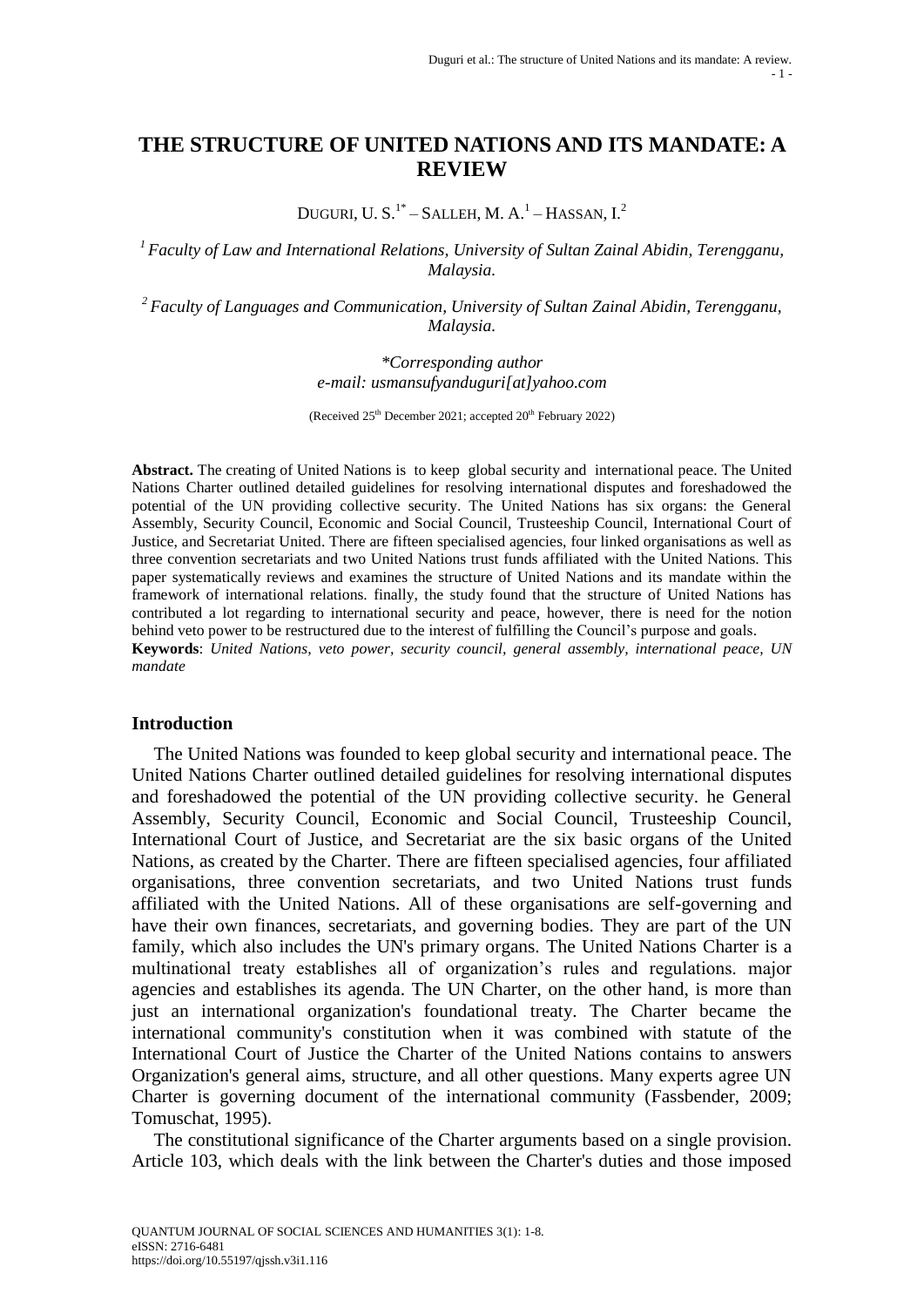by other documents, states: "In the event of a conflict between the obligations of the Members of the United Nations under the present Charter and their obligations under any other international agreement, their obligations under the Charter shall prevail" provision of Article 103 did not apply only the Charter's responsibilities, but also to decisions can be made by the United Nations' agencies. This article's constitutional feature backs up the United Nations Charter's constitutional claim (Dupuy, 1997). Other independents include fifteen others organisations related to UN through cooperation settlements, in addition to the primary organs formed by the Charter. They are some of the world's oldest organisations, dating back to before the United Nations. These selfcontained organisations, known as specialised departments, have extensive international responsibilities in economic, social, cultural, educational, health, and other areas. The International Monetary Fund, the World Bank, the World Health Organization, the International Labor Organization, and others are among these organisations. A number of UN organisations, programmes, and money are also targeted towards improving people's economic and social conditions all over the world. The United Nations High Commissioner for Refugees (UNHCR), the United Nations (UN) The United Nations Development Program (UNDP), the United Nations Children's Fund (UNICEF), and others are among them. They each have its own board of directors, budgets, and secretaries, but they all report to the UN General Assembly or the Economic and Social Council. All of these organisations provide technical support and other forms of technical assistance in conformity with the core purposes and principles of the United Nations (Fassbender, 2009).

# *The primary goal of the United Nations*

The general aims of the United Nations are outlined in Chapter I, Article, the Organization's major purpose is to promote world peace and security by assisting in the peaceful resolution of disputes. Its purpose is to promote universal peace by developing good relations between nations based on respect and equality. The United Nations' mission is to address global economic, social, cultural, and humanitarian challenges while also promoting human rights and fundamental freedoms. To achieve such purposes, the United Nations and its members are supposed to behave in conformity with the principles outlined in the Charter. All Members commit to use peaceful measures to resolve international conflicts, to refrain from employing force against other countries, and to aid and support the United Nations in its decisions and actions. Organization's fundamental premise is sovereign equality for all members. Noninterference in matters related to any state's domestic authority is a principle upheld by the United Nations' organs (Dupuy, 1997).

# *The United Nations six primary organs*

(1) The General Assembly was established under Chapter IV of the United Nations Charter (Articles 9-22). The General Assembly is the United Nations' principal deliberative, policymaking, and representative body, and the only one in which all members are equally represented. The General Assembly has wide range of responsibilities and powers. According to Charter, the Assembly is in charge of debating and approving the Organization's budget. The General In the areas of international political and economic cooperation, as well as human rights, the Assembly can commission research and make recommendations. It can do so by considering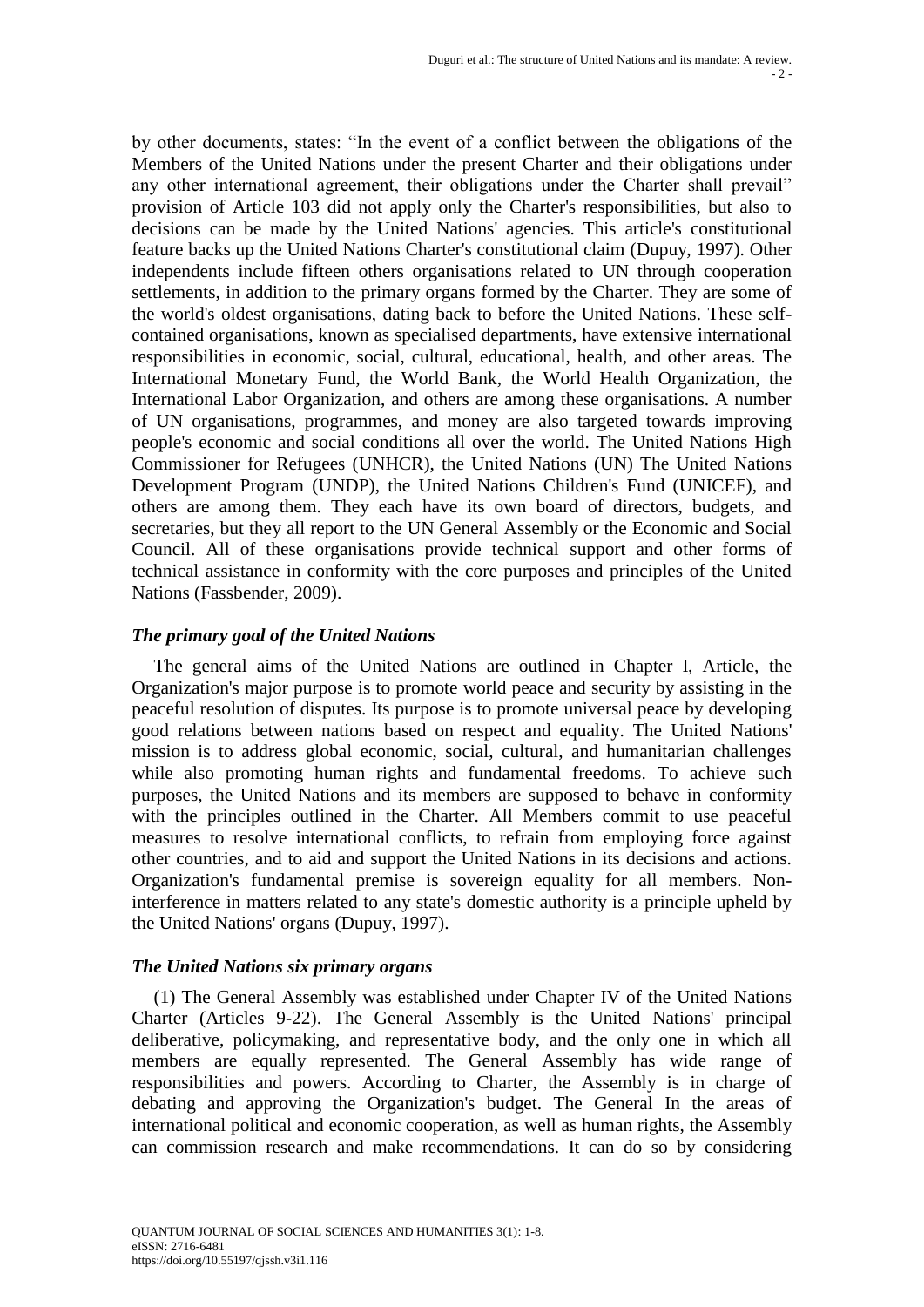reports from the Security Council and other United Nations bodies. Furthermore, except in cases where the Security Council is presently dealing with the situation, as indicated in Article 12, the General Assembly can debate and offer recommendations on any topic affecting international peace and security. If a veto prohibits the Security Council from acting on a threat to peace, violation of peace, or act of aggression, the General Assembly has the authority to intercede, according to Uniting for Peace Resolution 377, which was enacted in November 1950. It can then advocate for collective action to preserve or restore world peace and security. On the other hand, are entirely advisory, and the General Assembly will need the recipient country's agreement to implement them (Wise, 1965).

The General Assembly can create subsidiary entities to carry out its tasks, Commissions, Committees, Boards, Councils and Panels, and Working Groups and Others are the five types of organizations. The Economic and Social Council and the Trusteeship Council, for example, are two of the United Nations' six institutions established under the authority of the General Assembly. The subsidiary organs of the General Assembly play an important role in its operation. They debate the issues on the agenda and work to reconcile the views of the various governments. They then develop resolutions to propose their proposals to the Meeting plenary session. In the Assembly, each Member State gets one vote. If a member fails to make financial payments, his or her voting rights may be suspended. Proposals concerning peace and security, the election of members of the Economic and Social Council or the Security Council, and budgetary issues all require a two-thirds majority in the General Assembly. A simple majority is required for all other things (Wise, 1965).

(2) The United Nations Security Council was founded by Chapter V of the United Nations Charter (Articles 23-32). The Security Council's primary role is to safeguard international peace and security. It is in charge of strengthening international ties, harmonising international relations, and cooperating in the solving of international difficulties. The United Nations Security Council has fifteen members. The five permanent members are the Republic of China, France, the Soviet Union (Russia), the United Kingdom, and the United States. The General Assembly chooses the Security Council's ten non-permanent members. The African bloc has typically had three members; the Latin American and Caribbean, Asian, Western European and Others, and Eastern European blocs have each had two members; and the Eastern European bloc has had one member. Each member of the Security Council gets one vote. A decision requires the affirmative votes of nine members, as well as the approval of the permanent members, who have veto power.

The right of each permanent member to veto Security Council resolutions sparked a lengthy and contentious debate at the San Francisco Conference. They were afraid of the powerful Security Council's arbitrary choices and inaction. The lesser states fought to have the veto power reduced. The "Big Five", on the other hand, insisted on this clause, indicating that they would bear the brunt of the burden for sustaining international peace. Smaller powers eventually agreed to compromise, demonstrating each country's commitment to create, if not the ideal international organisation, at least the best that could be created. The Charter's Chapter VI discusses proper approaches for resolving international conflicts and the responsibility of the Security Council in such instances. By reference to Article 25, it is widely assumed Resolutions adopted under Chapter VI.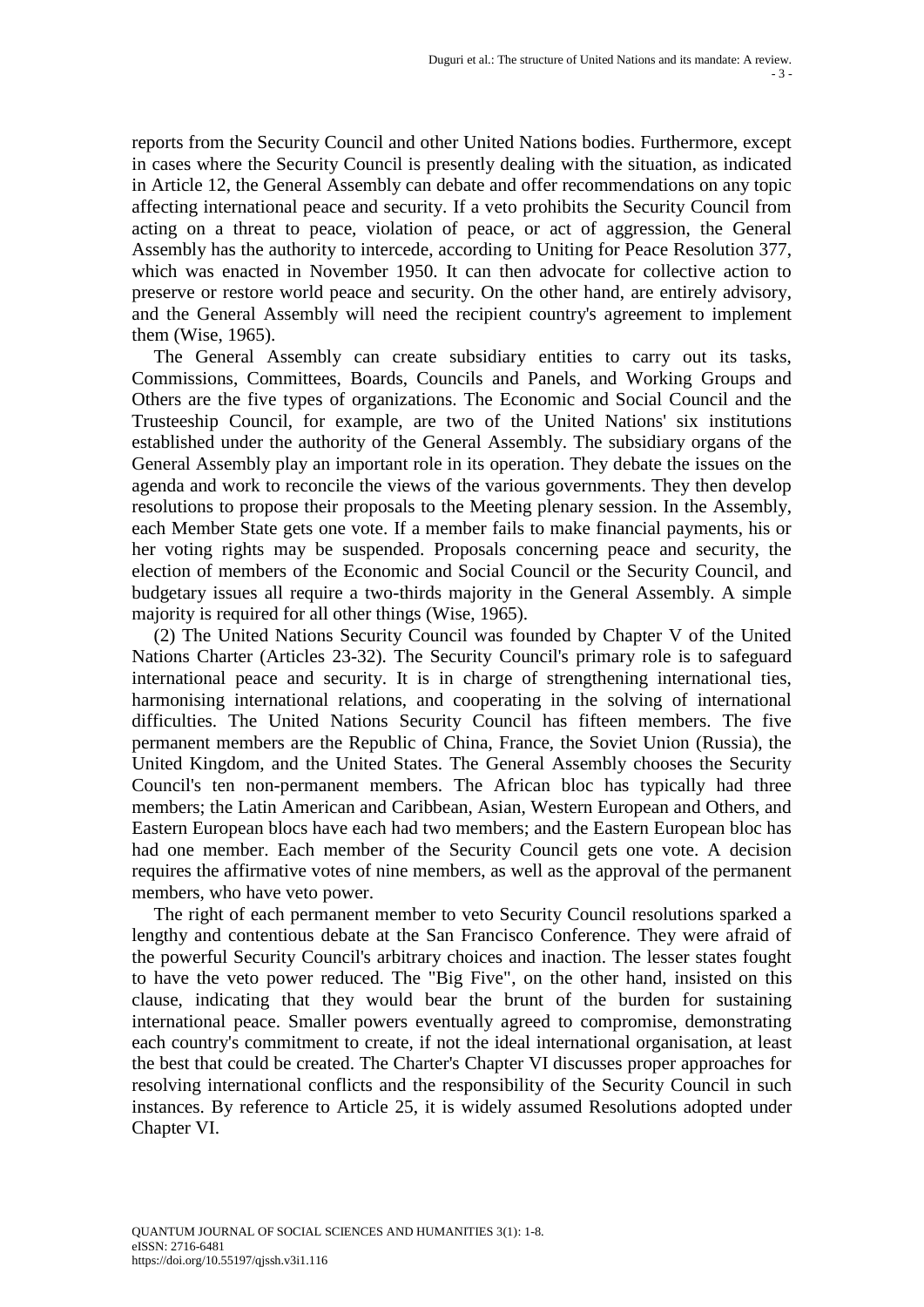Parties to a dispute should first attempt to reach an agreement among themselves. Many countries had regional defence and mutual assistance treaties in existence. The Inter-American System and the Arab League, for example. According to Article 33, they are free to use regional agencies or any other peaceful means they see fit. On the other hand, the United Nations Security Council reserves the right to investigate any disagreement or scenario that it believes could lead to international conflict. At any stage during the conflict, the Security Council may recommend suitable adjustment methods or measures. If the parties to a disagreement are unable to settle their differences on their own, they shall notify the Security Council, as required by Article 37 Any UN member, as well as any non-member state that is a party to the dispute, has the authority to bring the matter to the Security Council's notice. If the Security Council fails to address the matter after exhausting all diplomatic options, the situation becomes a threat to peace, necessitating more serious action.

Under Article 39 of the UN Charter, the Security Council has the authority to define a threat to international peace, a breach of peace, or an act of aggression, and to propose or decide what should be done to maintain or restore international peace. Provisional measures are dealt with in Article 40, whilst non-forcible penalties, such as radio and other modes of communication, as well as severance of diplomatic relations, are dealt with in Article 41. Article 42 authorises military reprisal, such as "demonstrations, blockades, and other acts by United Nations Members' air, sea, or land forces." Articles 45-47 called for the establishment of military staff committee to oversee the military "advise and assist the Security Council on all questions relating to the Security Council's military requirements for the maintenance of international peace and security," and also "advise and assist the Security Council on all questions relating to the Security Council's military requirements for the maintenance of international peace and security." Members of the United Nations were supposed to provide a complete or partial interruption of economic relations, as well as rail, sea, air, postal, and telegraphic services, as well as provide the Security Council with armed forces, assistance, and facilities, in accordance with a special agreement or agreements, in order to maintain international peace and security. The Security Council has the authority to use regional agreements in enforcement measures that fall under its purview. According to Article 53 of Chapter VIII, which deals with regional arrangements and the Security Council. Regional agreements, on the other hand, cannot launch enforcement operations without the Security Council's permission.

The aim was that governments would refrain from using force individually, relying instead on Collective security will be provided by the Security Council (Tomova, 2014). In this spirit and with these ideals, the United Nations Charter was unanimously passed in San Francisco's Opera House. "The Charter of the United Nations, which you have just signed, is a sturdy edifice upon which we can build a better world," President Truman stated in his address to the final session. You will be remembered for it in history. You have gained a victory over war itself between the win in Europe and the eventual victory in this most destructive of all wars. As a result of the approval of this Charter, the world can look forward to a time when all deserving human beings will be able to live freely as individuals. If we don't use it, we'll betray all those who lost their lives so that we might gather here in peace and safety to make it. We will betray ourselves if we try to utilise it selfishly, for the sake of a single nation or a small group of states". Years of hope unending debate, numerous concessions, when four years of preparation had resulted in a worldwide event organisation dedicated to ending wars,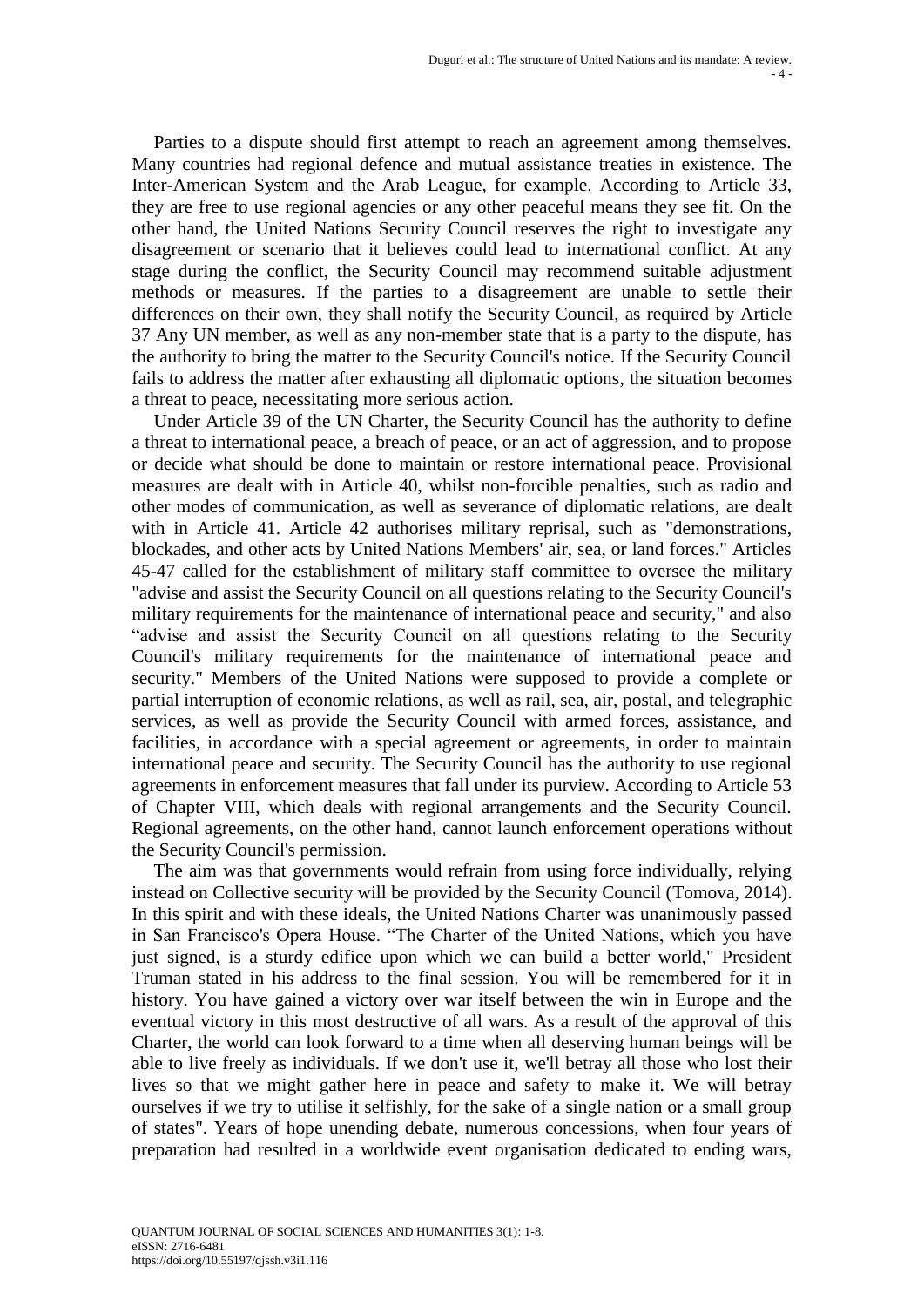promoting peace, justice, and higher quality of life for all humanity. The United Nations and the Charter, as President Truman pointed out, would only operate if the peoples of the globe were committed to making it work.

(3) The United Nations Economic and Social Council, which was founded under the authority of the General Assembly, is another key instrument. The Economic and Social Council manages fourteen specialised agencies, nine functional commissions, and five regional commissions. In other terms, the Council controls 70% of the UN's total manpower and financial resources, making it one of the organization's most powerful entities. The Economic and Social Council's responsibilities include supporting greater living standards, full employment, and economic and social advancement and development. It is in charge of solving global economic, social, and health concerns, as well as encouraging international cultural and educational cooperation. The Council encourages universal respect for all individuals, regardless of race, gender, language, or religion, in addition to monitoring abuses of human rights and basic freedoms. All of these issues could be investigated and reported on by the Council. It has the authority to submit recommendations to the General Assembly, coordinate with specialised agencies, and provide advice to the Security Council on demand. The Economic and Social Council has the authority to draught conventions and organise international conferences on issues that fall under its purview (Fassbender, 2009).

The Economic and Social Council is made up of fifty-four United Nations members who are appointed for three-year terms by the General Assembly. The membership was increased from eighteen to twenty-seven following an amendment to Article 61 in August 1965. The membership was increased from twenty-seven to fifty-four following a 1973 change to that Article. Each voting member has one vote, and decisions are taken by a simple majority of those present. The Council meets several times a year, the most important of which is a month-long substantive session in July. The session's five components are High-level, Coordination, Operational Activities, Humanitarian Affairs, and General, which address global issues as well as technical and administrative issues (Fassbender, 2009).

(4) The Trusteeship Council, which works under the authority of the General Assembly, was also established. In fact, the San Francisco Conference created a new chapter to establish the Trusteeship Council, which was not mentioned in the Dumbarton Oaks report. The Trusteeship Council was formed to encourage inhabitants in certain territories to pursue self-government or independence, and to replace the League of Nations mandate system. Eleven regions were awarded trusteeship, including 10 former League of Nations mandates and the former Italian Somaliland. On the topics that they deal with, the Trusteeship Council worked closely with the Economic and Social Council and specialised departments.

According to Article XIII of the Charter, the Trusteeship Council is made up of the Security Council's five permanent members, all of whom govern trust territories. Its future purpose is unknown, and it has an equal number of non-administrative members. The non-administrative members were chosen to three-year mandates by the General Assembly. Each Council member has one vote, and decisions are taken by a simple majority of those present and voting. The trust territories either obtained independence or joined with other independent countries over time. Palau, the last trust territory, became an independent state in 1994, freeing the Trusteeship Council from its duties. Since then, the Trusteeship's operations have been halted. The Trusteeship Council's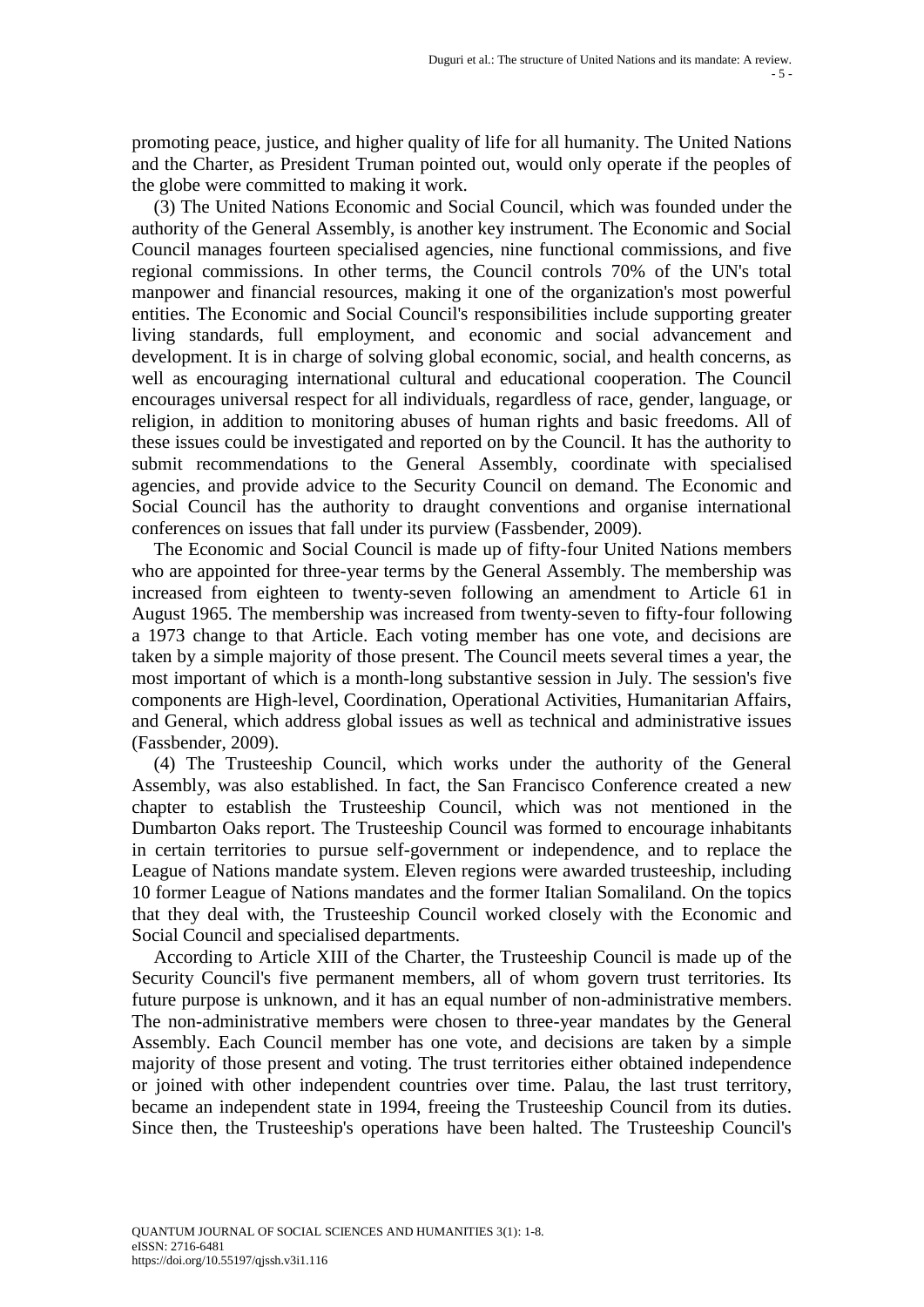future purpose is unknown, despite the fact that it exists on paper under Article XIII of the Charter (Fassbender, 2009).

(5) The International Court of Justice supplanted the Permanent Court of International Justice as the United Nations' principal judicial arm; Chapter XIV of the Charter established it. Near the end of WWII, the PCIJ was regarded a part of the old Eurocentric system. It was felt that creating a new court would better reflect the contemporary international situation, in which non-European countries have begun to have greater influence. Despite this, there was no break in continuity with the past. As previously stated, the PCIJ's Statute was drafted based on decades of experience, and it was felt that it would be best not to make significant changes. At the San Francisco Conference, the International Court of Justice's jurisdiction was a hot topic of discussion. The conference agreed against the Court's having compulsory jurisdiction, but members might choose to accept it voluntarily. The PCIJ met for the last time in October 1945, with the resolution that its archives and effects would be transferred to the new International Court of Justice. The PCIJ was decommissioned in April 1946 (Fassbender, 2009).

The International Court of Justice was elevated to the status of a fundamental UN organisation, alongside the General Assembly, Security Council, Economic and Social Council, Trusteeship Council, and Secretariat. It is composed of fifteen judges who are appointed by the UN General Assembly and Security Council for a period of nine years. The International Court of Justice's principal constitutional instrument is the Statute of the International Court of Justice, which is an annex to and an integral element of the United Nations Charter. The International Court of Justice is the premier judicial organ of the United Nations, with the primary objective of settling disagreements in contested cases. The International Court of Justice also renders advisory opinions on any legal subject referred to it by the General Assembly, the Security Council, or any other UN organisation, as well as all specialised entities. The International Court of Justice is just a consultation body, and its advisory opinions are just that. As a result, while its choices and points of view have a lot of clout and are well-respected, they are merely suggestions. If the parties to a dispute refuse to implement the Court's findings, only the Security Council has the ability to decide how the judgement should be carried out (Fassbender, 2009).

All specialised agencies, as well as the Security Council, General Assembly, and any other entity of the United Nations. The International Court of Justice is just a consultation body, and its advisory opinions are just that. As a result, while its choices and points of view have a lot of clout and are well regarded, they are still only ideas. If the parties to a dispute refuse to implement the Court's judgments, only the Security Council can decide what steps to take (Harland, 2004). The Security Council is the executive body of the United Nations and it is the only body with the authority to make decisions that other member nations must follow under the Charter the UN's other organs have only advisory powers.

The Secretariat, created by Chapter XV of the Charter (Articles 97-101), is the UN's administrative organ and the skeleton. The Secretariat is comprised of a Secretary General, who is selected by the General Assembly for a five-year term on the suggestion of the Security Council, and workers, who are appointed by the Secretary General in line with the regulations of the General Assembly. The Secretary General "shall act in that capacity at all meetings of the General Assembly, the Security Council, the Economic and Social Council, and the Trusteeship Council," according to the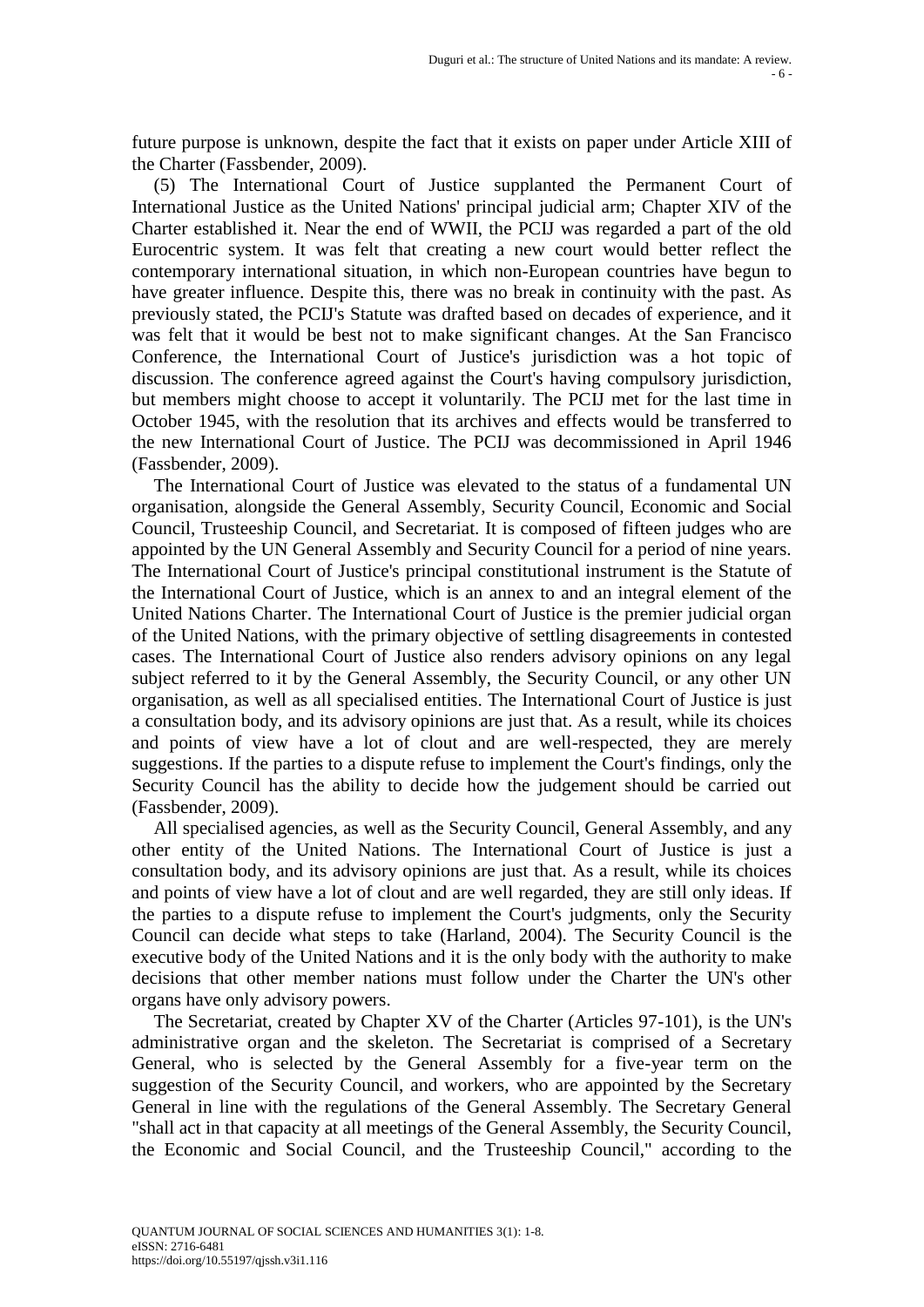United Nations Charter. The Secretary General is responsible for providing an annual report on the Organization's actions to the General Assembly, as well as directing the attention of the Security Council to "any event that, in his judgement, may jeopardise the maintenance of international peace and security" The Secretariat's responsibilities include everything from administering peacekeeping deployments to resolving international disputes, from analysing economic and social trends and challenges to conducting human rights and sustainable development research." The UN Secretariat is also responsible for informing the media about UN activities, organising conferences, and translating and interpreting official UN documents. International civil servants take an oath to answer only to the UN and to "not seek or receive directions from any government or other authority external to the Organization. "The Secretariat is organised into departments and offices and is headquartered in New York; however, it has substantial presences in Bangkok, Addis Abeba, Beirut, Nairobi, Geneva, Vienna, and Santiago, as well as offices all over the world (Fassbender, 2009).

### *Veto power*

As the key organ in responsibility of sustaining international peace and security, the United Nations Security Council has also performed a unique role in fostering worldwide peace and security, putting it in a position critical to the operation of international law and international relations. The United Nations Security Council is made up of fifteen members. Five of these countries, notably the United States, the United Kingdom, France, China, and the Russian Federation, are permanent members with veto power over Council decisions. The remaining members, who each have one vote in the Council, are elected for two-year terms based on a geographical distribution. The Council must have nine votes to take any procedural action. Substantive issues, which account for the vast majority of the Security Council's work, require a nine-vote majority without the veto of any permanent member. The principle of unanimity underpins the argument for the big powers' veto. This theory implies that in order for the UN to succeed, any of its acts must be unanimous in order to mobilise the resources and will of all great countries to serve the UN's aims, with the maintenance of international peace and security maintaining a vital place (Al Shraideh, 2017).

The veto, on the other hand, has been criticised since its inception in 1946. "In a democracy, no one can be more equal than the others," says UN Ambassador Ahmad Kamal. Throughout the years of the Security Council, the five permanent members have been chastised for their veto processes. The idea that granting the permanent five members veto power would help them maintain world peace and better serve the UN's goals and ideals was fading. Instead, the permanent members' veto practises have gradually given the rest of the UN members the perception that the veto power has been used selfishly, with the primary goal of defending the particular national interests of the permanent members and their allies. Permanent members' actions have increasingly shown that they regard such power as a free right that they can wield in any way they see fit. More than 70 years after its inception, the United Nations has maintained its status as the primary forum for countries to debate international concerns and a platform for collective action to address such issues. The United Nations' methods have evolved substantially. Many nations and observers believe that there is still a vast gap between aspiration and real success when it comes to the United Nations, and that the world that dictated the UN's nature, organisation, functions, and working methods has changed